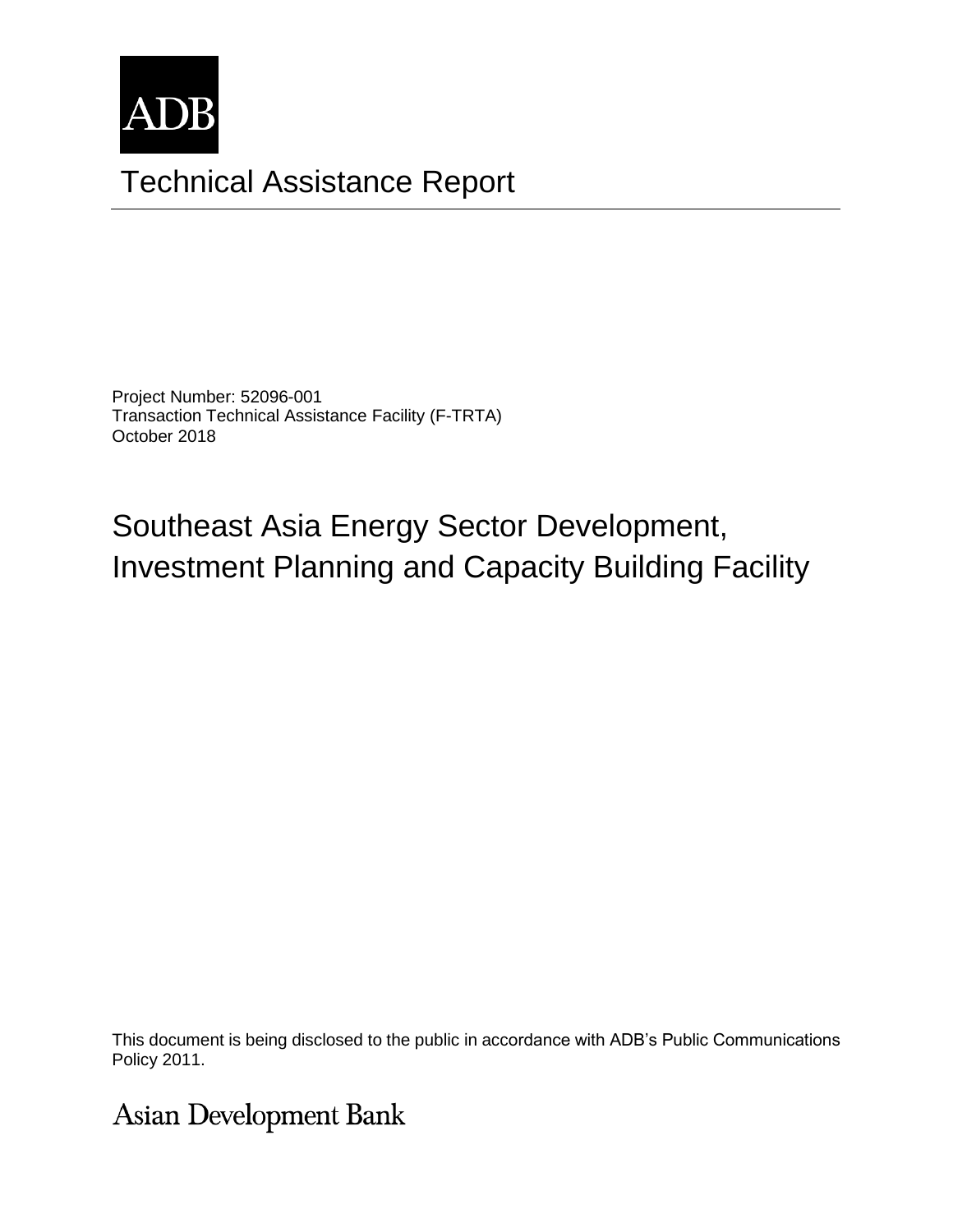#### **ABBREVIATIONS**

| <b>ADB</b>   |     | Asian Development Bank                        |
|--------------|-----|-----------------------------------------------|
| <b>ASEAN</b> |     | <b>Association of Southeast Asian Nations</b> |
| CCS          |     | carbon capture and storage                    |
| <b>COBP</b>  | $-$ | <b>Country Operations Business Plan</b>       |
| <b>DMC</b>   |     | developing member country                     |
| TA           |     | technical assistance                          |
| <b>TASF</b>  |     | <b>Technical Assistance Special Fund</b>      |

#### **NOTE**

In this report, "\$" refers to United States dollars.

| <b>Vice-President</b><br><b>Director General</b><br><b>Director</b> | Stephen Groff, Operations 2<br>Ramesh Subramaniam, Southeast Asia Department (SERD)<br>Andrew Jeffries, Energy Division, SERD                                                                                                                                                                                                                                                                                                                                                      |
|---------------------------------------------------------------------|------------------------------------------------------------------------------------------------------------------------------------------------------------------------------------------------------------------------------------------------------------------------------------------------------------------------------------------------------------------------------------------------------------------------------------------------------------------------------------|
| <b>Team leader</b><br><b>Team members</b>                           | Hyunjung Lee, Senior Energy Economist, SERD<br>Duy-Thanh Bui, Principal Energy Economist, SERD<br>Shannon Cowlin, Senior Energy Specialist, SERD<br>Mary Grace Huelgas, Associate Operations Officer, SERD<br>Choon-Sik Jung, Senior Energy Specialist, SERD<br>Florian Kitt, Energy Specialist, SERD<br>Toru Kubo, Principal Climate Change Specialist, SERD<br>Renalyn Padilla, Senior Operations Assistant, SERD<br>Pradeep Tharakan, Principal Climate Change Specialist, SERD |
|                                                                     | Aruna Wanniachchi, Senior Energy Specialist, SERD                                                                                                                                                                                                                                                                                                                                                                                                                                  |

In preparing any country program or strategy, financing any project, or by making any designation of or reference to a particular territory or geographic area in this document, the Asian Development Bank does not intend to make any judgments as to the legal or other status of any territory or area.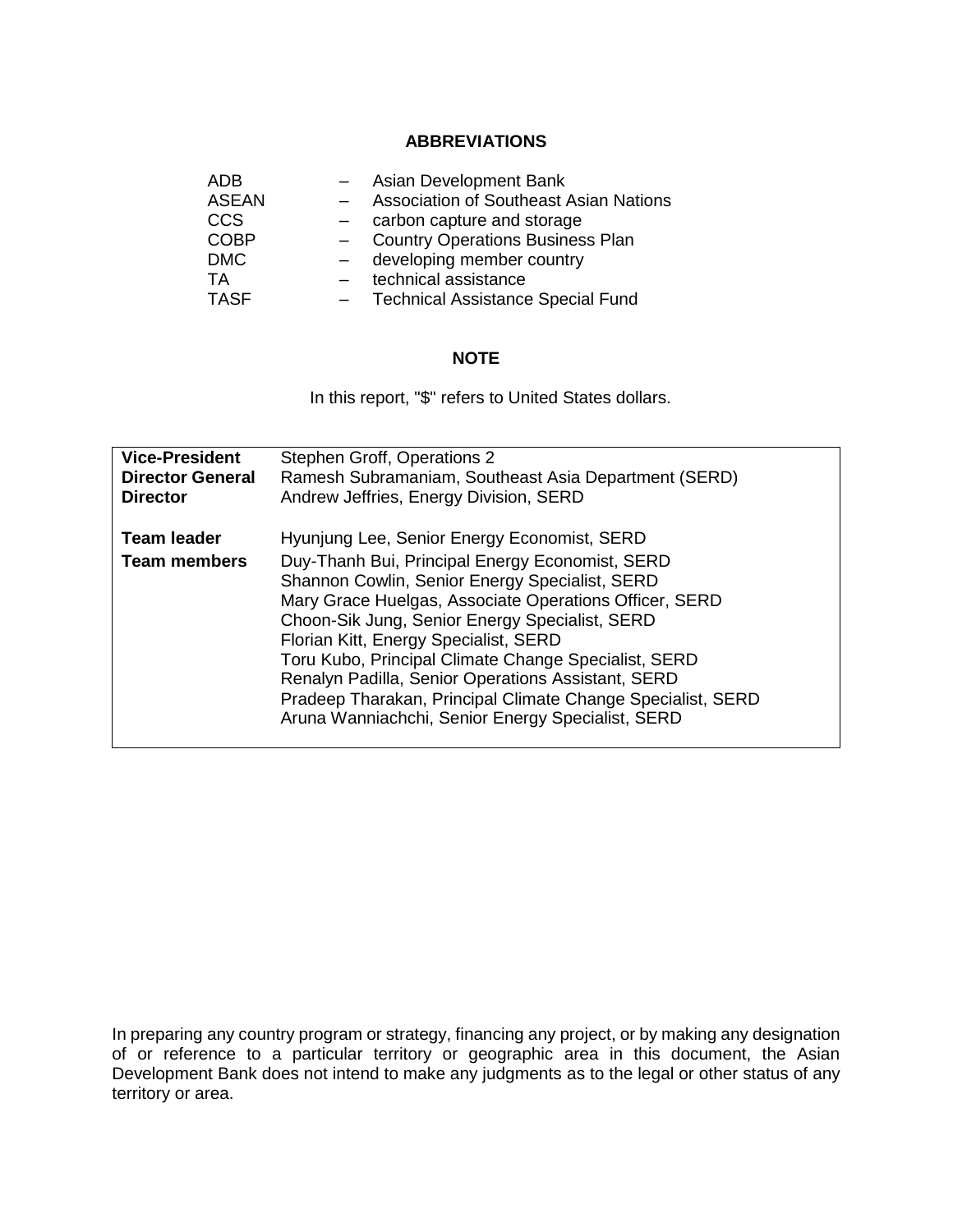### **CONTENTS**

|                | <b>TRANSACTION TECHNICAL ASSISTANCE FACILITY AT A GLANCE</b>                                                                       |                  |  |  |  |  |
|----------------|------------------------------------------------------------------------------------------------------------------------------------|------------------|--|--|--|--|
| I.             | THE TECHNICAL ASSISTANCE FACILITY                                                                                                  | 1                |  |  |  |  |
|                | Justification<br>А.<br>В.<br><b>Outputs and Activities</b><br>C.<br>Cost and Financing<br><b>Implementation Arrangements</b><br>D. | 1<br>3<br>4<br>4 |  |  |  |  |
| II.            | THE PRESIDENT'S DECISION                                                                                                           | 5                |  |  |  |  |
|                | <b>APPENDIXES</b>                                                                                                                  |                  |  |  |  |  |
| 1 <sub>1</sub> | Cost Estimates and Financing Plan                                                                                                  | 6                |  |  |  |  |
| 2.             | Projects under Technical Assistance Facility<br>7                                                                                  |                  |  |  |  |  |
| 3.             | <b>List of Linked Documents</b>                                                                                                    | 9                |  |  |  |  |

## **Page**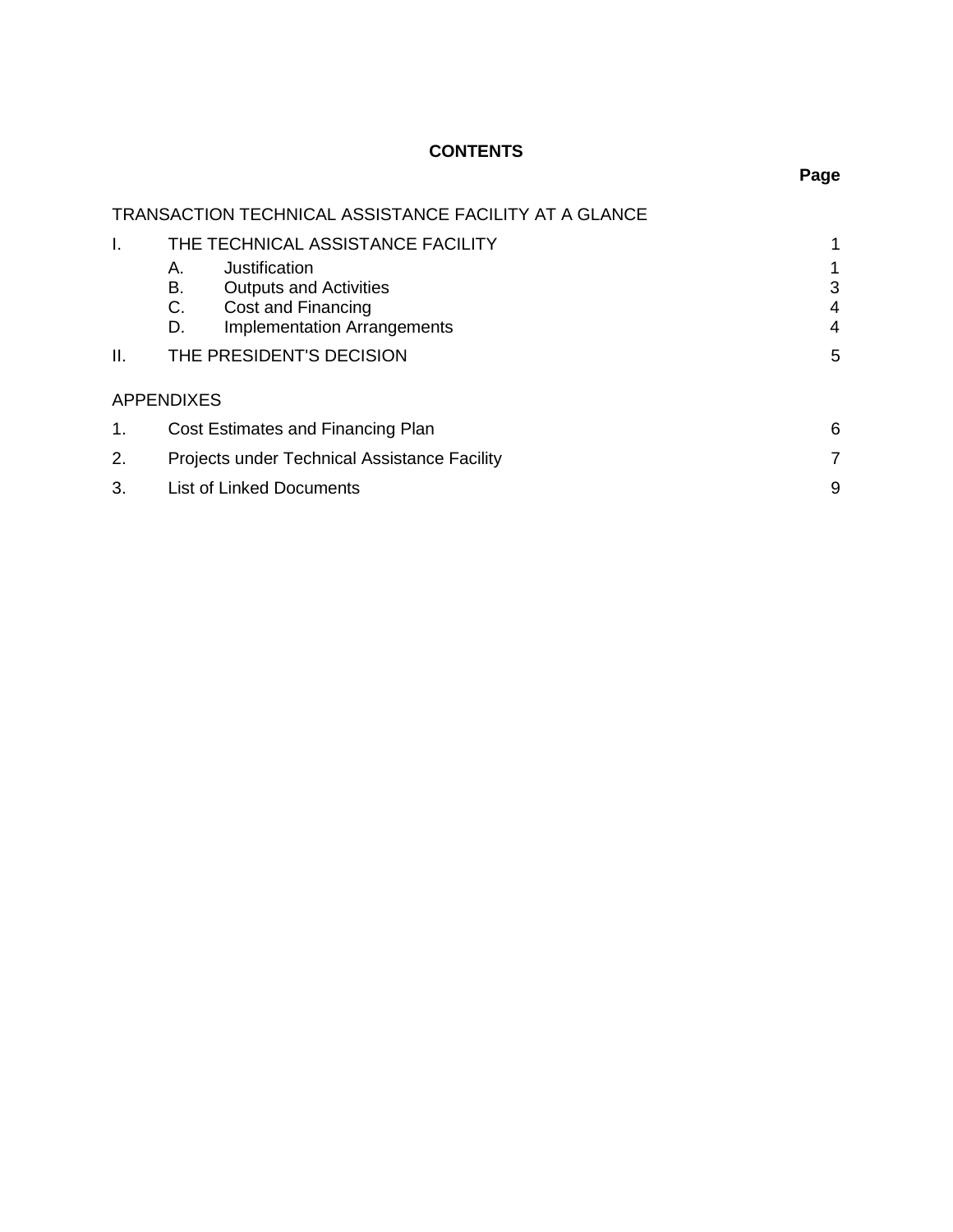Project Classification Information Status: Complete

| <b>Basic Data</b>                                                                                    |                                                                                                    |                         |                                        | Project Number: 52096-001         |              |
|------------------------------------------------------------------------------------------------------|----------------------------------------------------------------------------------------------------|-------------------------|----------------------------------------|-----------------------------------|--------------|
| <b>Project Name</b>                                                                                  | Southeast Asia Energy Sector<br>Development: Investment Planning<br>and Capacity Building Facility |                         | <b>Department/Division</b>             | <b>SERD/SEEN</b>                  |              |
| <b>Nature of Activity</b><br><b>Modality</b>                                                         | Project Preparation<br><b>Facility</b>                                                             | <b>Executing Agency</b> |                                        | Asian Development Bank            |              |
| Country                                                                                              | CAM, INO, MYA, PHI, VIE                                                                            |                         |                                        |                                   |              |
| 2. Sector                                                                                            | Subsector(s)                                                                                       |                         |                                        | <b>ADB Financing (\$ million)</b> |              |
| <b>Finergy</b>                                                                                       | Energy sector development and institutional reform                                                 |                         |                                        |                                   | 4.00         |
|                                                                                                      |                                                                                                    |                         |                                        | Total                             | 4.00         |
| 3. Strategic Agenda                                                                                  | <b>Subcomponents</b>                                                                               |                         | <b>Climate Change Information</b>      |                                   |              |
| Inclusive economic<br>growth (IEG)                                                                   | Pillar 1: Economic opportunities,<br>including jobs, created and expanded                          |                         | Climate Change impact on the Project   |                                   | Low          |
| 4. Drivers of Change                                                                                 | <b>Components</b>                                                                                  |                         | <b>Gender Equity and Mainstreaming</b> |                                   |              |
| Governance and                                                                                       | Client relations, network, and                                                                     |                         | Some gender elements (SGE)             |                                   |              |
|                                                                                                      | capacity development partnership development to                                                    |                         |                                        |                                   |              |
| (GCD)                                                                                                | partnership driver of change                                                                       |                         |                                        |                                   |              |
| Knowledge solutions                                                                                  | Knowledge sharing activities                                                                       |                         |                                        |                                   |              |
| (KNS)<br>Partnerships (PAR)                                                                          | Implementation                                                                                     |                         |                                        |                                   |              |
|                                                                                                      | Regional organizations                                                                             |                         |                                        |                                   |              |
|                                                                                                      |                                                                                                    |                         |                                        |                                   |              |
| 5. Poverty and SDG Targeting                                                                         |                                                                                                    | <b>Location Impact</b>  |                                        |                                   |              |
| Geographic Targeting No                                                                              |                                                                                                    | Regional                |                                        |                                   | High         |
| Household Targeting No                                                                               |                                                                                                    |                         |                                        |                                   |              |
| SDG Targeting<br>SDG Goals                                                                           | Yes.<br>SDG17                                                                                      |                         |                                        |                                   |              |
|                                                                                                      |                                                                                                    |                         |                                        |                                   |              |
| 6. Risk Categorization Complex                                                                       |                                                                                                    |                         |                                        |                                   |              |
|                                                                                                      | 7. Safeguard Categorization Safeguard Policy Statement does not apply                              |                         |                                        |                                   |              |
| 8. Financing                                                                                         |                                                                                                    |                         |                                        |                                   |              |
| <b>Modality and Sources</b>                                                                          |                                                                                                    |                         |                                        | <b>Amount (\$ million)</b>        |              |
| <b>ADB</b>                                                                                           |                                                                                                    |                         |                                        |                                   | 4.00         |
|                                                                                                      | Transaction technical assistance: Technical Assistance Special Fund                                |                         |                                        |                                   | 4.00         |
| Cofinancing                                                                                          |                                                                                                    |                         |                                        |                                   | 1.40<br>1.00 |
| Clean Energy Fund under the Clean Energy Financing Partnership<br>Facility (Full ADB Administration) |                                                                                                    |                         |                                        |                                   |              |
|                                                                                                      | Clean Technology Fund (Full ADB Administration)                                                    |                         |                                        |                                   | 0.40         |
| Counterpart                                                                                          |                                                                                                    |                         |                                        |                                   | 0.00         |
| None                                                                                                 |                                                                                                    |                         |                                        |                                   | 0.00         |
| Total                                                                                                |                                                                                                    |                         |                                        |                                   | 5.40         |
|                                                                                                      |                                                                                                    |                         |                                        |                                   |              |

#### **TRANSACTION TECHNICAL ASSISTANCE AT A GLANCE**

Source: Asian Development Bank<br>This document must only be generated in eOps. [19032018084700545767 [1915] Generated Date: 29-Aug-2018 13:27:55 PM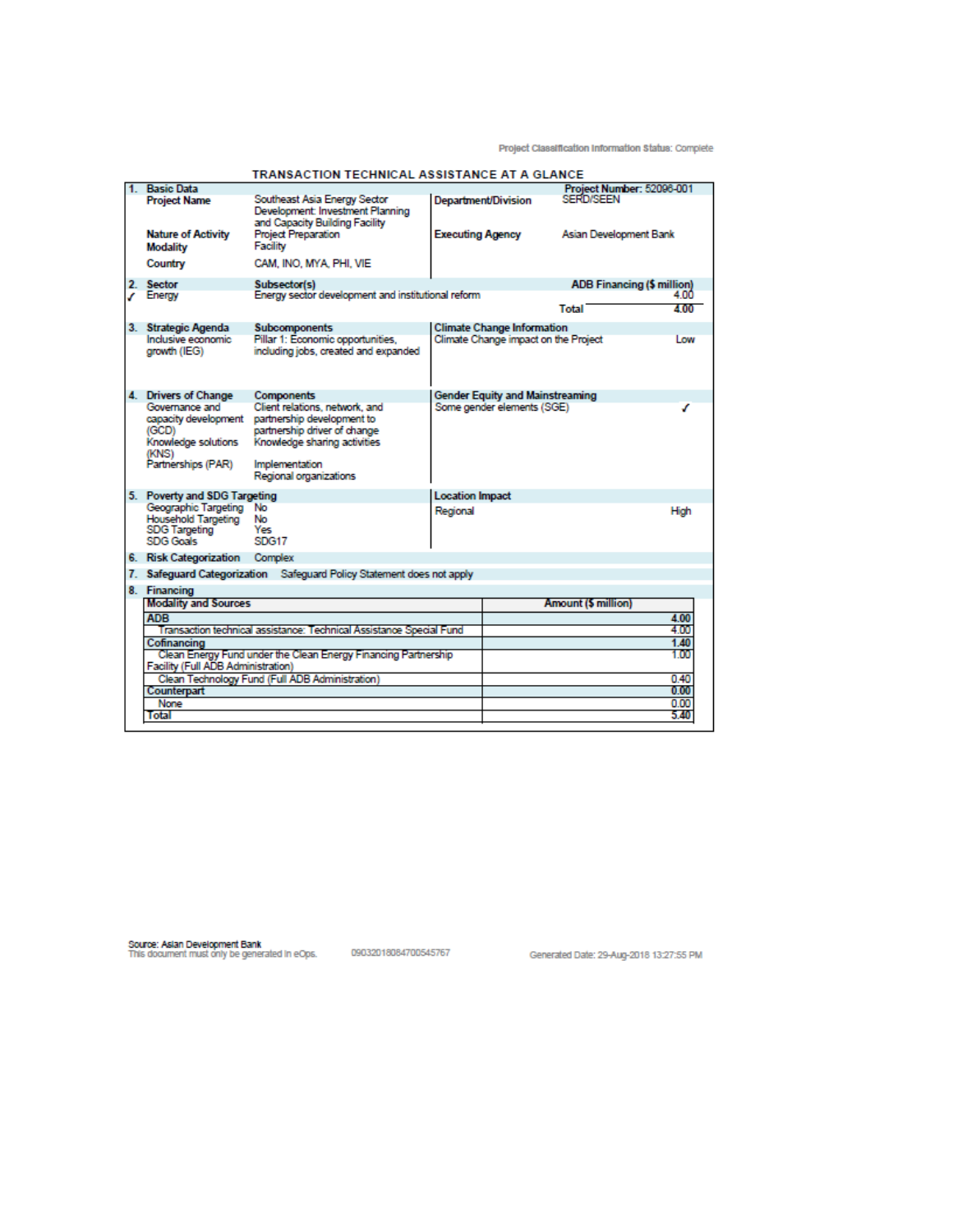#### **I. THE TECHNICAL ASSISTANCE FACILITY**

#### **A. Justification**

1. The proposed transaction technical assistance (TA) facility will provide project preparatory assistance, technical support, policy advice, knowledge sharing, and capacity building to support the implementation of ongoing projects. The TA will strengthen due diligence and improve project readiness to Southeast Asian developing member countries (DMCs) for a series of lending projects and programs identified in the country operations business plans (COBPs), 2018-2020. 1 The TA facility will initially support project preparation activities related to (i) Support for a Sustainable Power Sector (Cambodia); (ii) National Solar Park Project: Capacity Development for Increased Solar Generation (Cambodia); (iii) Grid Reinforcement Project for Expanded Renewable Energy Generation Project (Cambodia); and (iv) Carbon Capture and Storage (CCS) Activity in the Natural Gas Processing Sector (Indonesia).<sup>2</sup> These energy sector projects require similar preparation, due diligence, design and readiness activities and therefore, this TA facility will reduce transaction costs through minimizing the need for stand-alone transaction TAs.

2. The TA facility will also provide technical knowledge services and capacity building support to ongoing projects, such as (i) Ha Noi and Ho Chi Minh City Power Transmission Development Sector project and Power Transmission Investment Program (Tranche 3) (Viet Nam);<sup>3</sup> (ii) Market Transformation Through Introduction of Energy-Efficient Electric Vehicles Project (Philippines);<sup>4</sup> and (iii) Power Transmission Improvement Project (Myanmar).<sup>5</sup> The transaction TA facility, as funds are added, intends to encompass TA support for ongoing projects and the loans and grants listed in the future Southeast Asia region's COBPs.

3. The Association of Southeast Asian Nations (ASEAN) region includes rapidly growing national economies predicted to experience energy demand growth by almost two-thirds over the next two decades, representing 10% of the rise in total global energy demand, as the regional economy triples in size and experiences urban population growth of over 150 million people.<sup>6</sup> Energy sector infrastructure needs are enormous, with an estimated \$2.7 trillion required investment in energy supply and efficiency through 2040.<sup>7</sup> Out of about 640 million people in the region, an estimated 65 million people (10%) remain without electricity<sup>8</sup> and 250 million (40%) rely on biomass for cooking<sup>9</sup> (footnote 6). Access to modern energy varies significantly among the ASEAN countries, ranging from 26% in Myanmar and 65% in Cambodia up to 100% in the region's most advanced economies such as Singapore and Malaysia.<sup>10</sup>

 $\overline{a}$ 1 These include Cambodia, Indonesia, Malaysia, Myanmar, Philippines, Thailand, and Viet Nam.

<sup>&</sup>lt;sup>2</sup> Future facility support is also anticipated for the GMS Cross-Border Power Trade and Distribution Project (Lao PDR), the Sustainable Rural Power Supply Project (Philippines), and the Power Network Development Project (Myanmar).

 $3$  To provide technical support in line with the changing requirements in network planning to integrate renewable energy on a large scale including adapting new smart grid technologies such as battery energy storage systems and to achieve energy efficiency and energy savings using energy services companies.

<sup>&</sup>lt;sup>4</sup> To provide technical advice to the government on business models for electric vehicles and effective deployment of vehicle charging infrastructure for increased electric vehicle use to ensure sustainability of the ongoing project.

<sup>5</sup> To provide support for procurement and financial management and ADB requirements given the weak capacity of executing and implementing agencies in Myanmar.

<sup>6</sup> International Energy Agency. 2017. *Southeast Asia Energy Outlook 2017*. Paris.

 $^7$  The total investment of \$2.7 trillion can be broken into fuel supply (30.0%), transmission and distribution (25.9%), energy efficiency (21.9%), renewable energy generation (13.0%), and non-renewable electricity generation (9.2%)

<sup>&</sup>lt;sup>8</sup> Indonesia, Philippines, Myanmar and Cambodia are the countries where those without electricity are concentrated. <sup>9</sup> Except Malaysia and Singapore, most of ASEAN countries have populations relying on biomass for cooking such as

Lao PDR (96%), Myanmar (94%), Cambodia (83%), Philippines (60%), Indonesia (26%) and Thailand (26%). <sup>10</sup> ASEAN Centre for Energy. 2017. *The 5th ASEAN Energy Outlook 2015-2040.* Jakarta.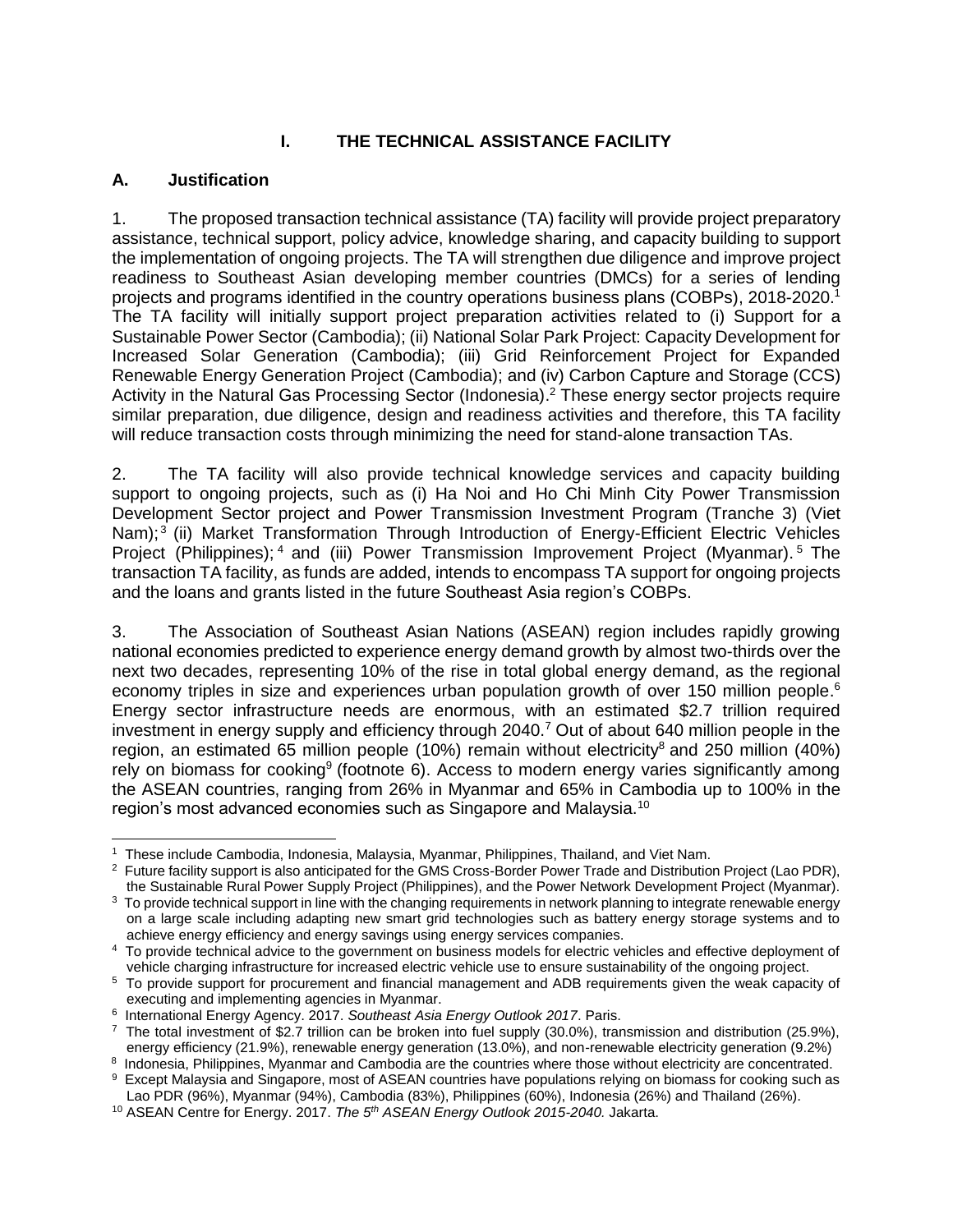4. The role of the energy sector as a key enabler of inclusive growth has become more important as the DMCs of Southeast Asia face the challenge of expanding their economies and meeting climate change mitigation targets. Improved access to affordable and sustainable forms of energy is critical to enhance competitiveness, to contribute to climate change mitigation, and to promote increased economic activity in remote areas and thereby to improve inclusiveness of development. In addition, continued urbanization, rising incomes leading to increased ownership of appliances and increased demand for cooling, as well as rapidly growing commercial and industrial activity— all collectively contribute to electricity being the largest share of total energy consumption growth in the region (footnote 6). In meeting all development needs, however, sustainable energy transition should be the main thrust of energy strategies for the DMCs in the region.

5. Traditional challenges remain relevant in reaching the unelectrified population and meeting fast growing electricity demand in the region. However, the energy sector landscape is rapidly changing, driven by technological innovation and rapid cost reduction in non-hydro renewable energy and clean technologies. The world-wide penetration of solar and wind energy in recent years has been remarkable: Costs have been reduced by about 50% compared to 10 years ago and annual capacity additions achieve new records. For example, 62% of net power generation capacity additions globally came from renewable energy in 2016.<sup>11</sup> Electric battery and energy storage technologies are becoming more available and affordable as a solution to balance the intermittency of solar and wind power and to improve network reliability and stability. Increasing applications of digital technologies enhance demand response capability and can transform energy systems into more efficient and integrated ones. Solar rooftops, microgrids, and decentralized energy services call for new business models and necessary policy and regulatory changes. In this region, the private sector increasingly plays an important role in bringing innovation and scaling up investment, while the public sector seeks to improve policies and regulatory environments for private sector participation and market-oriented sector development. As such, there are enormous opportunities for developing countries to leapfrog conventional business models and technologies through public-private partnerships and other means to achieve sustainable and cleaner energy development. Experiences in many other countries, notably People's Republic of China and to a lesser extent in India, show that renewable energy is economically competitive with thermal and other generation sources and can expand rapidly and with greater flexibility.

6. The series of loans and knowledge services identified in the COBPs of the individual countries within the Southeast Asia region represent the commitment of their respective governments to make such a transition in developing their energy sectors. This way, they can support economic growth, expand and enforce existing electrical grids, connect businesses and households, and enhance the quality of life in unconnected villages across the region. While the investment and capacity building needs differ among the DMCs in Southeast Asia region, they share common challenges and objectives to expand renewable energy, enhance transmission and distribution networks to better manage intermittent renewable energy, and increase energy efficiency investments. A successful transition requires significant improvements in the capacity of executing and implementing agencies in project preparation and implementation, and knowledge sharing becomes essential so that the governments and utilities can properly and quickly understand the availability and affordability of alternative clean and low carbon technologies and continue to electrify those without access to modern energy services.

 $\overline{a}$ <sup>11</sup> REN21. 2017. *Renewables 2017 Global Status Report*. Paris.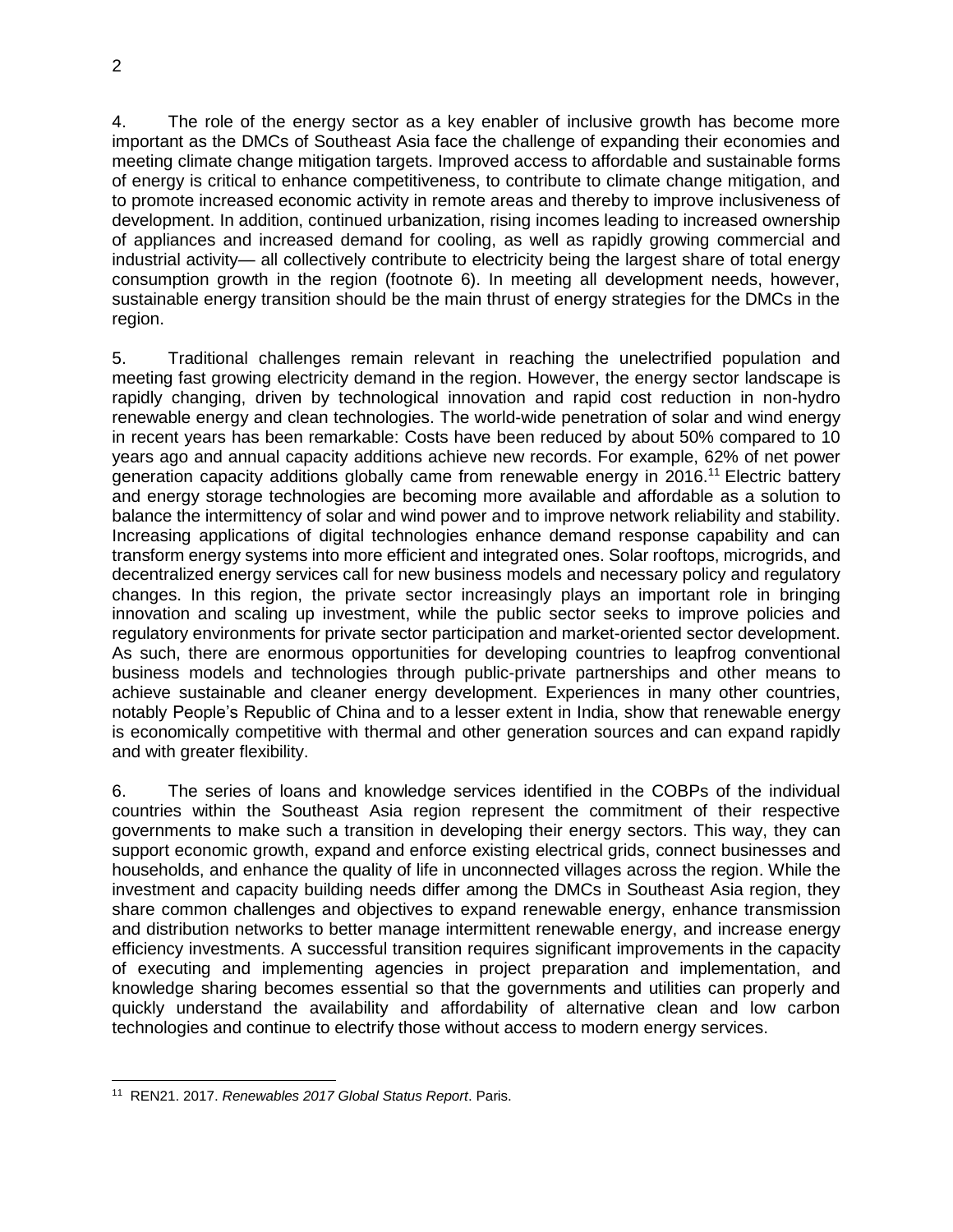7. In this regard, this TA facility is designed to maximize the TA resources in preparing loans in different countries that require similar technical, financial, economic, environment, social, governance and legal due diligence. The TA will also support (i) those cross-border transmission projects that engage multiple countries, (ii) enhance the government's capacity in the areas of project design and implementation, and (iii) facilitate cross-country knowledge sharing and capture best practices to successfully expand the use of renewable energy resources and clean technologies in the region (solar power in Cambodia, the Philippines, and Viet Nam; efficient transmission and distribution networks in Myanmar; and CCS in Indonesia). This will enhance the efficiency of project preparation, address common issues across the projects, and will reduce the transaction costs through minimizing the need for stand-alone transaction TAs.

#### **B. Outputs and Activities**

8. **Output 1: Energy sector project feasibility and preparation supported.** The TA facility will provide technical expertise to prioritize, plan, and prepare investment projects for potential ADB financing. This will include all necessary due diligence, assessment of technical suitability, and the economic, financial and social viability of the proposed projects. The TA facility will also address capacity and institutional issues, environmental and social safeguards, and identify measures to strengthen project implementation. Detailed activities will include, as required: (i) technical feasibility studies; (ii) economic analysis; (iii) financial management assessments, financial evaluation and financial analysis; (iv) procurement assessments, plans and preparation of bidding documents; (v) gender analysis, collection of baseline data and gender action plans; (vi) risk assessment and management plans; (vii) safeguards documents on environment, involuntary resettlement and indigenous peoples; (viii) integrity due diligence; (ix) initial poverty and social analysis; (x) climate adaptation measures and climate risk and vulnerability assessment; (xi) sector assessment; (xii) project implementation consultant recruitment; and (xiii) assisting resettlement plan implementation.

9. **Output 2: Technical and advisory, capacity development and implementation support provided.** The TA facility will provide technical support including policy advice and sector analysis, capacity building development and project implementation support. The TA facility will provide technical experts in clean energy such as solar power, rural electrification including minigrids, transmission and distribution grid enhancement, battery storage systems, energy efficiency and smart grid development. This output also includes policy dialogue, sector diagnostics, regulatory assessment, power system planning, development of electricity markets, and tariff related analysis. The objective of this output is to encourage support in necessary policy and regulatory improvements, private sector participation, and informed investment decisions. These activities will be undertaken with the engagement of government staff and national institutions, through on-the-job training as well as participation in appropriate training opportunities. ADB will review all government requests under this output and provide support linked to ongoing or ensuing energy investments and programs while ensuring strong coordination and harmonized approaches with key development partners' assistance.

10. **Output 3: Knowledge developed and shared.** The TA facility will support workshops, and conferences to enhance knowledge and lesson sharing among related ministries within the Southeast Asian DMCs in a 'south-south' manner to further strengthen outputs 1 and 2 above. The TA facility will also support knowledge sharing among the Asia-Pacific countries on development of clean energy alternatives in close collaboration with ADB's Energy Sector, Group to collect and disseminate appropriate lessons learned and knowledge products within ADB and to policy makers, line ministries, and energy planners in the Southeast Asian DMCs, especially in linkage with Greater Mekong Subregion program and ASEAN energy cooperation programs. This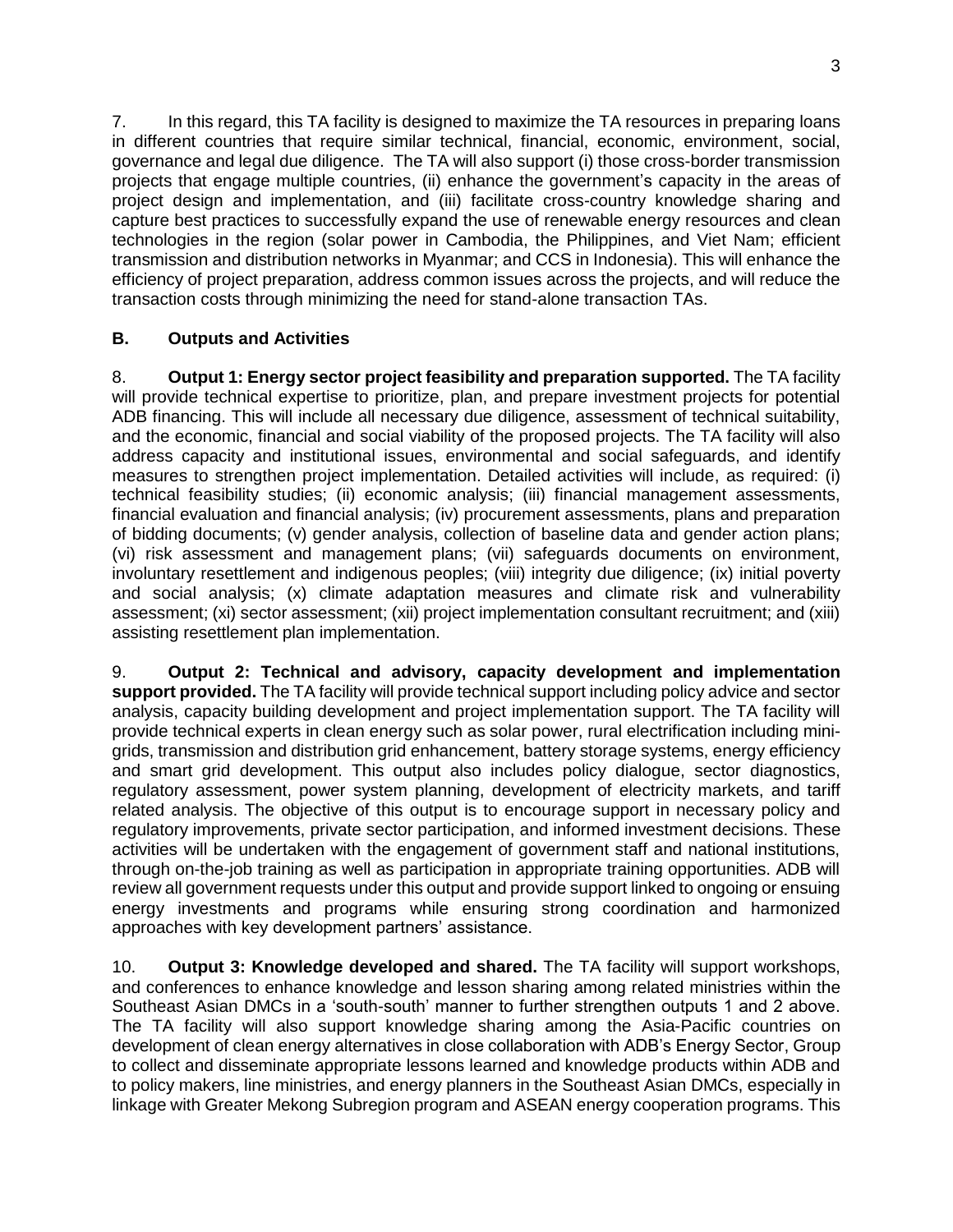output will help increase awareness of international experience and expertise to better inform ADB operations in the sector and increase links amongst key energy sector actors.

#### **C. Cost and Financing**

11. The TA facility is estimated to cost \$5.4 million, of which (i) \$4.0 million will be financed on a grant basis by ADB's Technical Assistance Special Fund (\$3.0 million from TASF 6 and \$1.0 million TASF-others), (ii) \$1.0 million will be financed on a grant basis by the Clean Energy Fund<sup>12</sup> under the Clean Energy Financing Partnership Facility and (iii) \$0.4 million will be financed on a grant basis by the Clean Technology Fund, both to be administered by ADB. The key expenditure items are listed in Appendix 1. The scope of the TA facility is expected to expand to cover additional activities, consistent with the TA facility's outputs and outcome and be replenished from time to time as funds are required and identified, including those from cofinancing sources and ADB-administered trust funds. The governments will provide counterpart support in the form of counterpart staff, office and communication facilities, and other in-kind contributions. The governments were informed that approval of the TA facility does not commit ADB to finance any ensuing project.

#### **D. Implementation Arrangements**

12. ADB will administer the TA facility. The TA facility will provide funding to support projects only after the project concept paper is approved by ADB. ADB's Energy Division, Southeast Asia Department will be responsible for TA facility implementation, working closely with executing and implementing agencies in Southeast Asia DMCs and in close coordination with resident missions and other development partners. The TA facility will be implemented over 40 months from September 2018 to December 2021.

| <b>Aspects</b>                                               | Arrangements                                                                                                                                                                                  |                                |             |  |  |  |  |
|--------------------------------------------------------------|-----------------------------------------------------------------------------------------------------------------------------------------------------------------------------------------------|--------------------------------|-------------|--|--|--|--|
| Indicative implementation period                             |                                                                                                                                                                                               | September 2018 - December 2021 |             |  |  |  |  |
| Executing agency                                             | <b>ADB</b>                                                                                                                                                                                    |                                |             |  |  |  |  |
|                                                              | To be selected and engaged by ADB                                                                                                                                                             |                                |             |  |  |  |  |
| Consultants                                                  | Individual consultants                                                                                                                                                                        | 57.5 person-months             | \$826,400   |  |  |  |  |
|                                                              | Firm(s) through QCBS<br>(90:10)                                                                                                                                                               | 215.5 person-months            | \$3,465,200 |  |  |  |  |
| Procurement                                                  | To be procured by consultants following ADB's Procurement Policy (2017,<br>as amended from time to time) and the associated project administration<br>instructions and TA staff instructions. |                                |             |  |  |  |  |
| <b>Disbursement</b>                                          | The TA resources will be disbursed following ADB's Technical Assistance<br>Disbursement Handbook (2010, as amended from time to time). Cost-<br>sharing rule will be applied.                 |                                |             |  |  |  |  |
| Asset turnover or disposal<br>arrangement upon TA completion | Upon TA completion, all goods purchased will be turned over to the<br>executing agency.                                                                                                       |                                |             |  |  |  |  |

|  | <b>Table 2: Implementation Arrangements</b> |  |
|--|---------------------------------------------|--|
|  |                                             |  |

ADB = Asian Development Bank; QCBS = quality- and cost-based selection; TA = technical assistance. Source: ADB estimates.

 $\overline{a}$ 

 $12$  Financing partners: the governments of Australia, Norway, Spain, Sweden, and the United Kingdom.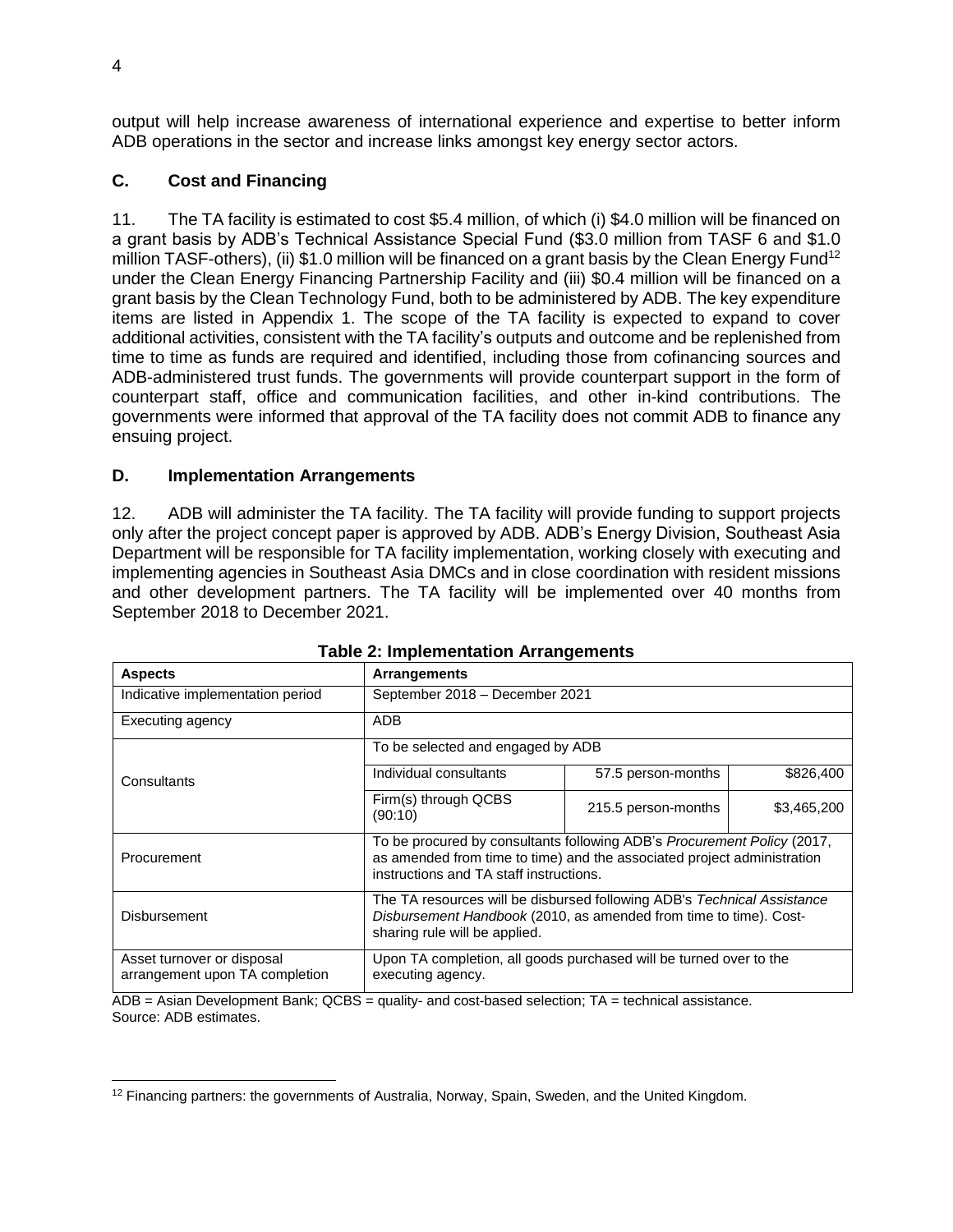13. **Consulting services.** The consultants will be engaged by ADB in accordance with ADB's *Procurement Policy* (2017, as amended from time to time) and the associated project administration instructions and TA staff instructions. Most technical experts will be engaged through consulting firm(s) using quality- and cost-based selection method (quality: cost weighting of 90:10). The maximum use of output-based/lumpsum consulting contracts will be considered to simplify TA administration and improve operational efficiency. Disbursements under the TA will be in accordance with ADB's Technical Assistance Disbursement Handbook (2010, as amended from time to time). For the areas of social and environmental safeguards, program coordination, knowledge and resource speakers, and for specialized technical requirements, consultants will be engaged using the individual selection method and output-based partial lump sum contracts. The consultants will consist of energy sector specialists as primary experts, and financial, economic, legal, gender, social, environmental, climate expertise, and other experts as required. The terms of reference for consultants are in Appendix 3.

#### **II. THE PRESIDENT'S DECISION**

14. The President, acting under the authority delegated by the Board, has approved the Asian Development Bank (ADB) (i) administering a portion of technical assistance not exceeding the equivalent of \$1.0 million to be financed on a grant basis by the Clean Energy Fund under the Clean Energy Financing Partnership Facility; (ii) administering a portion of technical assistance not exceeding the equivalent of \$0.4 million to be financed on a grant basis by the Clean Technology Fund; and (iii) ADB providing the balance not exceeding the equivalent of \$4.0 million on a grant basis, all for Southeast Asia Energy Sector Development, Investment Planning and Capacity Building Facility, and hereby reports this action to the Board.

> Takehiko Nakao President

1 October 2018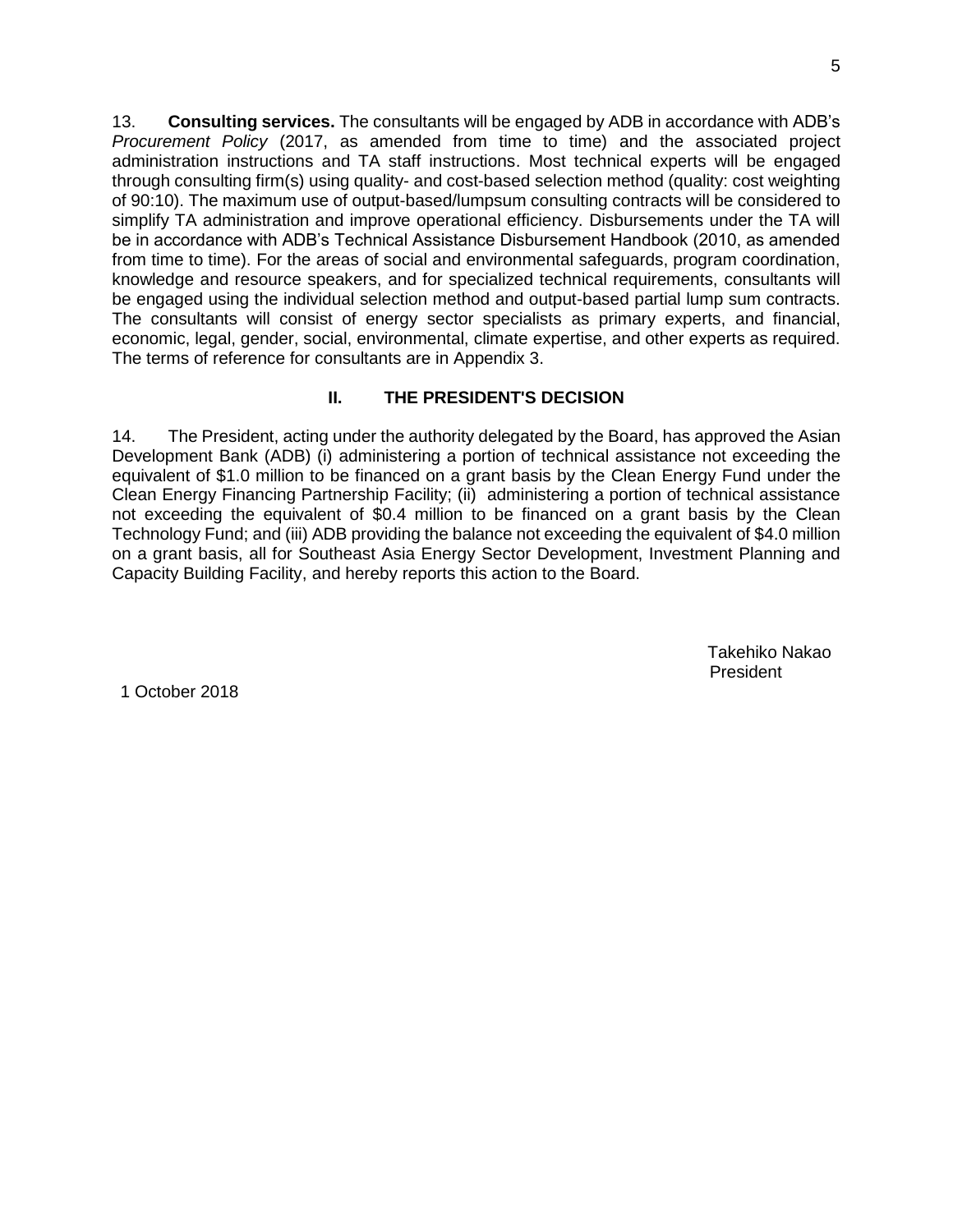#### **COST ESTIMATES AND FINANCING PLAN** (\$'000)

|      |    |                |                                     | Amount           |                                                                                                             |                                          |  |  |
|------|----|----------------|-------------------------------------|------------------|-------------------------------------------------------------------------------------------------------------|------------------------------------------|--|--|
| Item |    |                |                                     | ADB <sup>a</sup> | <b>Clean Energy Fund</b><br>under the<br><b>Clean Energy Financing</b><br>Partnership Facility <sup>b</sup> | Clean<br>Technology<br>Fund <sup>c</sup> |  |  |
| Α.   |    |                | Consultants                         |                  |                                                                                                             |                                          |  |  |
|      | 1. |                | Remuneration and per diem           |                  |                                                                                                             |                                          |  |  |
|      |    | a.             | International consultants           | 2,196.0          | 530.4                                                                                                       | 185.6                                    |  |  |
|      |    | b.             | National consultants                | 534.0            | 133.3                                                                                                       | 46.7                                     |  |  |
|      | 2. |                | Out-of-pocket expenditures          |                  |                                                                                                             |                                          |  |  |
|      |    | a <sub>z</sub> | International and local travel      | 519.2            | 108.4                                                                                                       | 38.0                                     |  |  |
|      |    | b.             | Reports and communications          | 50.0             | 3.7                                                                                                         | 1.3                                      |  |  |
|      |    | c.             | Surveys                             | 30.0             | 3.7                                                                                                         | 1.3                                      |  |  |
|      |    | d.             | Goods (computer, printer,           |                  |                                                                                                             | 25.9                                     |  |  |
|      |    |                | software, etc.) <sup>d</sup>        | 50.0             | 74.1                                                                                                        |                                          |  |  |
|      |    | е.             | Workshops and conferences           | 80.0             | 7.4                                                                                                         | 2.6                                      |  |  |
|      |    | f.             | <b>Training/Study Tours</b>         | 50.0             | 37.0                                                                                                        | 13.0                                     |  |  |
|      |    | q.             | <b>Miscellaneous Administration</b> | 100.0            | 75.7                                                                                                        | 26.5                                     |  |  |
|      |    |                | and Support Costs <sup>e</sup>      |                  |                                                                                                             |                                          |  |  |
| В.   |    |                | Contingencies                       | 390.8            | 26.3                                                                                                        | 59.1                                     |  |  |
|      |    |                | Total                               | 4,000.0          | 1,000.0                                                                                                     | 400.0                                    |  |  |

Note: The technical assistance facility is estimated to cost \$5.4 million, of which contributions from the Asian Development Bank and the Clean Energy Fund under the Clean Energy Financing Partnership Facility and the Clean Technology Fund are presented in the table above. The government will provide counterpart support in the form of communication facilities and other in-kind contributions.

a Financed by the Asian Development Bank's Technical Assistance Special Fund (TASF 6 and TASF-Others).

<sup>b</sup> Financing partners: the governments of Australia, Norway, Spain, Sweden, and the United Kingdom. Administered by the Asian Development Bank.

<sup>c</sup> Administered by the Asian Development Bank. CTF financing refers to Trustee ID XCTFDB753A-ADB-PP-PJ-GR-1.

<sup>d</sup> The equipment will be turned over to the executing agency after project completion.

<sup>e</sup> The miscellaneous administration and support costs include (i) direct hire of consultants (Program coordinator) to support the project; (ii) resource contracts to hire specialized expertise (e.g. chemical engineers, geophysical engineers, etc.) for very short-term work (5-10 days) through resource contracts; (iii) travel by Asian Development Bank project team members to international energy events as resource persons to present analyses and findings obtained from the technical assistance; and (iv) translation and interpretation expenses. Source: Asian Development Bank estimates.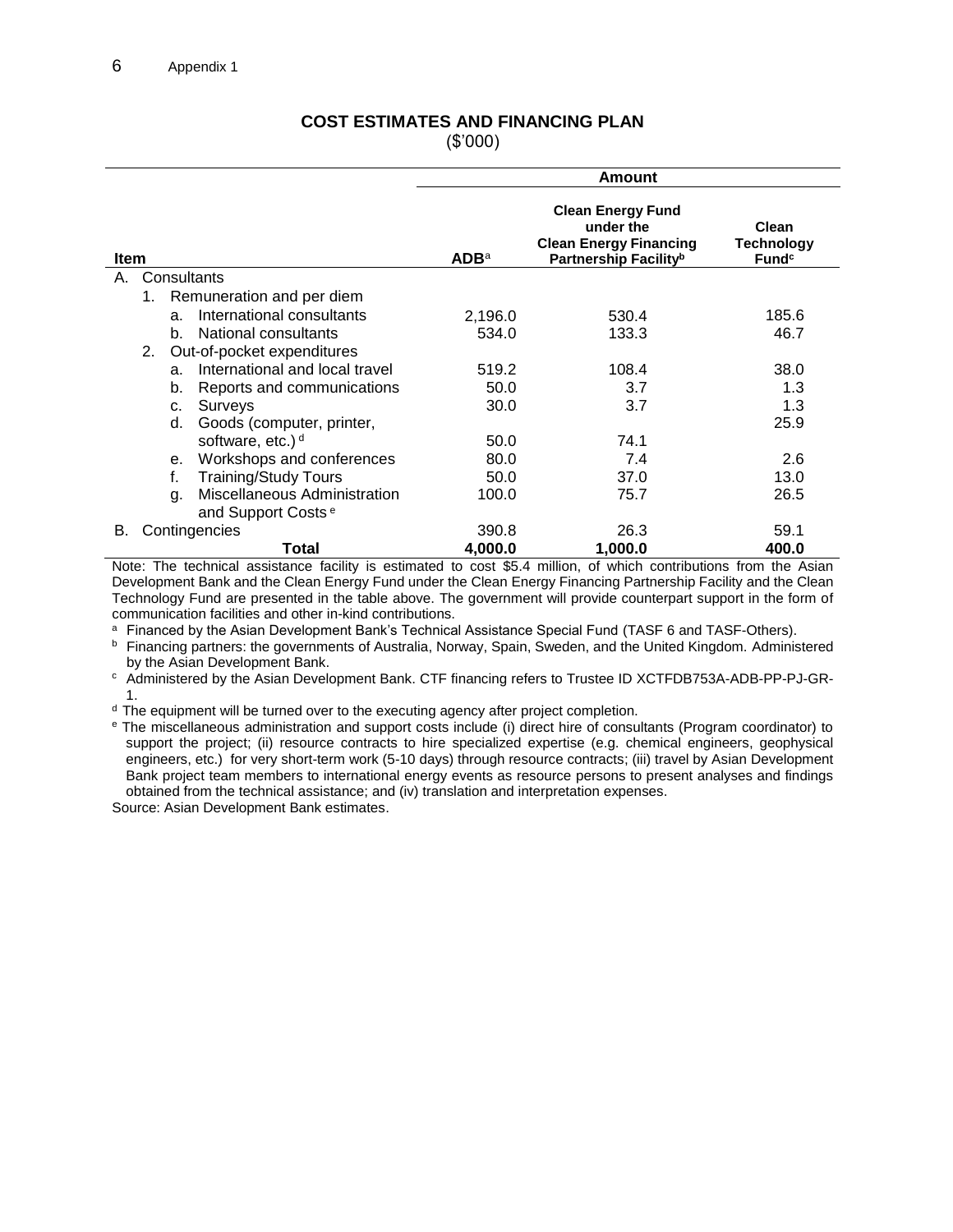#### **PROJECTS UNDER TECHNICAL ASSISTANCE FACILITY Table A2: Indicative Consultants' Inputs Allocation**

|    |                                                       | Total | Loan <sup>a</sup> | Loanb | Loan <sup>c</sup> | Grant <sup>d</sup> | Indicative risk category of ensuing projects and person-months allocations<br>Loane | Loanf   | Loan <sup>g</sup> |
|----|-------------------------------------------------------|-------|-------------------|-------|-------------------|--------------------|-------------------------------------------------------------------------------------|---------|-------------------|
|    |                                                       |       | low               | low   | low               | low                | low/complex                                                                         | complex | complex           |
| А. | <b>International Consultants</b>                      |       |                   |       |                   |                    |                                                                                     |         |                   |
|    | Solar energy specialist                               | 8.0   | 4.0               | 1.0   | 0.0               | 0.0                | 3.0                                                                                 | 0.0     | 0.0               |
|    |                                                       |       | 0.0               |       | 0.0               | 0.0                | 0.0                                                                                 | 0.0     | 9.0               |
|    | Electric vehicle specialist                           | 9.0   |                   | 0.0   |                   |                    |                                                                                     |         | 0.0               |
|    | <b>CCS</b> specialist                                 | 3.0   | 0.0               | 0.0   | 0.0               | 3.0                | 0.0                                                                                 | 0.0     |                   |
|    | Transmission line specialist                          | 10.0  | 3.0               | 0.0   | 5.0               | 0.0                | 2.0                                                                                 | 0.0     | 0.0               |
|    | <b>Substation specialist</b>                          | 6.0   | 0.0               | 0.0   | 4.0               | 0.0                | 2.0                                                                                 | 0.0     | 0.0               |
|    | <b>Distribution specialist</b>                        | 8.0   | 2.0               | 0.0   | 4.0               | 0.0                | 2.0                                                                                 | 0.0     | 0.0               |
|    | Energy efficiency specialist                          | 8.0   | 3.0               | 0.0   | 0.0               | 0.0                | 5.0                                                                                 | 0.0     | 0.0               |
|    | Rural electrification specialist                      | 2.0   | 2.0               | 0.0   | 0.0               | 0.0                | 0.0                                                                                 | 0.0     | 0.0               |
|    | <b>GIS</b> specialist                                 | 3.0   | 2.0               | 1.0   | 0.0               | 0.0                | 0.0                                                                                 | 0.0     | 0.0               |
|    | Smart grid specialist<br>Energy policy and regulatory | 8.0   | 0.0               | 0.0   | 2.0               | 0.0                | 3.0                                                                                 | 2.0     | 1.0               |
|    | specialist                                            | 6.0   | 0.0               | 1.0   | 0.0               | 0.0                | 5.0                                                                                 | 0.0     | 0.0               |
|    | Power system planner                                  | 10.0  | 8.0               | 0.0   | 2.0               | 0.0                | 0.0                                                                                 | 0.0     | 0.0               |
|    | Energy economist                                      | 5.0   | 5.0               | 0.0   | 0.0               | 0.0                | 0.0                                                                                 | 0.0     | 0.0               |
|    | <b>Financial/PPP Specialist</b>                       | 2.0   | 2.0               | 0.0   | 0.0               | 0.0                | 0.0                                                                                 | 0.0     | 0.0               |
|    | Financial innovation and<br>engineering specialist    | 3.0   | 0.0               | 1.0   | 0.0               | 0.0                | 2.0                                                                                 | 0.0     | 0.0               |
|    | Project financial specialist                          | 8.0   | 0.0               | 0.0   | 3.0               | 1.0                | 2.0                                                                                 | 2.0     | 0.0               |
|    | Project economist                                     | 10.0  | 4.0               | 0.0   | 3.0               | 1.0                | 2.0                                                                                 | 0.0     | 0.0               |
|    | Procurement specialist                                | 8.0   | 0.0               | 0.0   | 3.0               | 1.0                | 2.0                                                                                 | 2.0     | 0.0               |
|    | Environmental specialist                              | 6.0   | 0.0               | 0.0   | 3.0               | 1.0                | 2.0                                                                                 | 0.0     | 0.0               |
|    | Social resettlement specialist                        | 6.0   | 0.0               | 0.0   | 3.0               | 1.0                | 2.0                                                                                 | 0.0     | 0.0               |
|    | Gender specialist                                     | 5.0   | 0.0               | 1.0   | 1.0               | 1.0                | 1.0                                                                                 | 1.0     | 0.0               |
|    | Climate change specialist                             | 2.5   | 0.0               | 0.5   | 0.5               | 0.5                | 0.5                                                                                 | 0.5     | 0.0               |
|    | Knowledge specialist                                  | 2.5   | 0.0               | 0.0   | 0.5               | 0.5                | 0.5                                                                                 | 0.5     | 0.5               |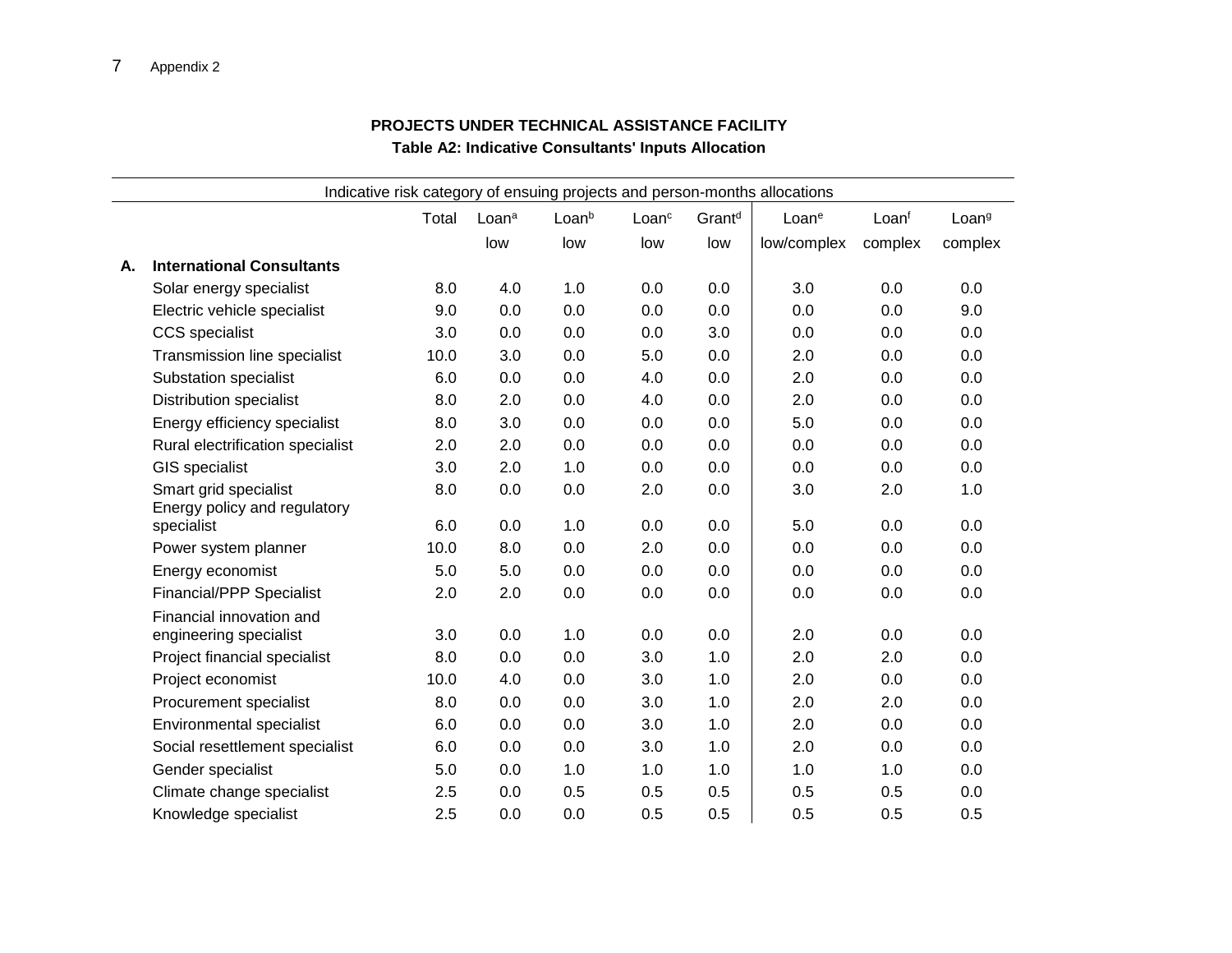|    | Climate change specialist<br>Resource persons        | 5.0<br>6.0  | 0.0<br>0.0 | 1.0        | 1.0<br>1.0 | 1.0        | 1.0        | 1.0        | 1.0        |
|----|------------------------------------------------------|-------------|------------|------------|------------|------------|------------|------------|------------|
|    | Gender specialist                                    | 5.0         | 0.0        | 1.0<br>1.0 | 1.0        | 1.0<br>1.0 | 1.0<br>1.0 | 1.0<br>1.0 | 0.0<br>0.0 |
|    | Social resettlement specialist                       | 6.0         | 0.0        | 0.0        | 3.0        | 1.0        | 2.0        | 0.0        | 0.0        |
|    | <b>Environmental specialist</b>                      | 6.0         | 0.0        | 0.0        | 3.0        | 1.0        | 2.0        | 0.0        | 0.0        |
|    | Procurement specialist                               | 6.0         | 0.0        | 0.0        | 3.0        | 1.0        | 2.0        | 0.0        | 0.0        |
|    | Project economist                                    | 9.0         | 4.0        | 0.0        | 3.0        | 1.0        | 1.0        | 0.0        | 0.0        |
|    | Project financial specialist                         | 7.0         | 0.0        | 0.0        | 3.0        | 1.0        | 2.0        | 1.0        | 0.0        |
|    | <b>Financial/PPP Specialist</b>                      | 3.0         | 2.0        | 1.0        | 0.0        | 0.0        | 0.0        | 0.0        | 0.0        |
|    | Energy economist                                     | 5.0         | 5.0        | 0.0        | 0.0        | 0.0        | 0.0        | 0.0        | 0.0        |
|    | Power system planner                                 | 6.0         | 4.0        | 1.0        | 0.0        | 0.0        | 1.0        | 0.0        | 0.0        |
|    | Energy policy and regulatory<br>specialist           | 5.0         | 0.0        | 1.0        | 2.0        | 2.0        | 0.0        | 0.0        | 0.0        |
|    | Energy efficiency specialist                         | 6.0         | 3.0        | 1.0        | 0.0        | 0.0        | 2.0        | 0.0        | 0.0        |
|    | Distribution engineer                                | 7.0         | 2.0        | 0.0        | 4.0        | 0.0        | 1.0        | 0.0        | 0.0        |
|    | Renewable energy specialist<br>Transmission engineer | 9.0<br>12.0 | 4.0<br>3.0 | 1.0<br>0.0 | 0.0<br>6.0 | 2.0<br>0.0 | 2.0<br>2.0 | 0.0<br>1.0 | 0.0<br>0.0 |
|    | Power sector specialist                              | 16.0        | 3.0        | 1.0        | 4.0        | 2.0        | 2.0        | 0.0        | 4.0        |
| В. | <b>National Consultants</b>                          |             |            |            |            |            |            |            |            |
|    | <b>Subtotal A</b>                                    | 154.0       | 47.0       | 6.0        | 34.5       | 10.5       | 36.5       | 8.5        | 11.0       |
|    | Resource persons                                     | 3.0         | 0.0        | 0.5        | 0.5        | 0.5        | 0.5        | 0.5        | 0.5        |
|    | Program coordinator                                  | 12.0        | 12.0       | 0.0        | 0.0        | 0.0        | 0.0        | 0.0        | 0.0        |
|    |                                                      |             |            |            |            |            |            |            |            |

CCS = carbon capture and storage; GIS = geographic information system; PPP = public private partnership.

a Support for a Sustainable Power Sector in Cambodia, 2020; <sup>b</sup> National Solar Park Project: Capacity Development for Increased Solar Generation (Cambodia), 2019; CGrid Reinforcement Project for Expanded Renewable Energy Generation Project (Cambodia), 2019; d Pilot Carbon Capture and Storage Activity in the Gas Processing Sector in Indonesia, 2019/2020; <sup>e</sup> Ha Noi and Ho Chi Minh City Power Transmission Development Sector Project (Viet Nam) and Power Transmission Investment Program Tranche 3 (Viet Nam), ongoing; <sup>f</sup> Power Transmission Improvement Project (Myanmar), ongoing; and <sup>g</sup> Market Transformation through Introduction of Energy-Efficient Electric Vehicles Project (Philippines), ongoing;

Source: Asian Development Bank estimates.